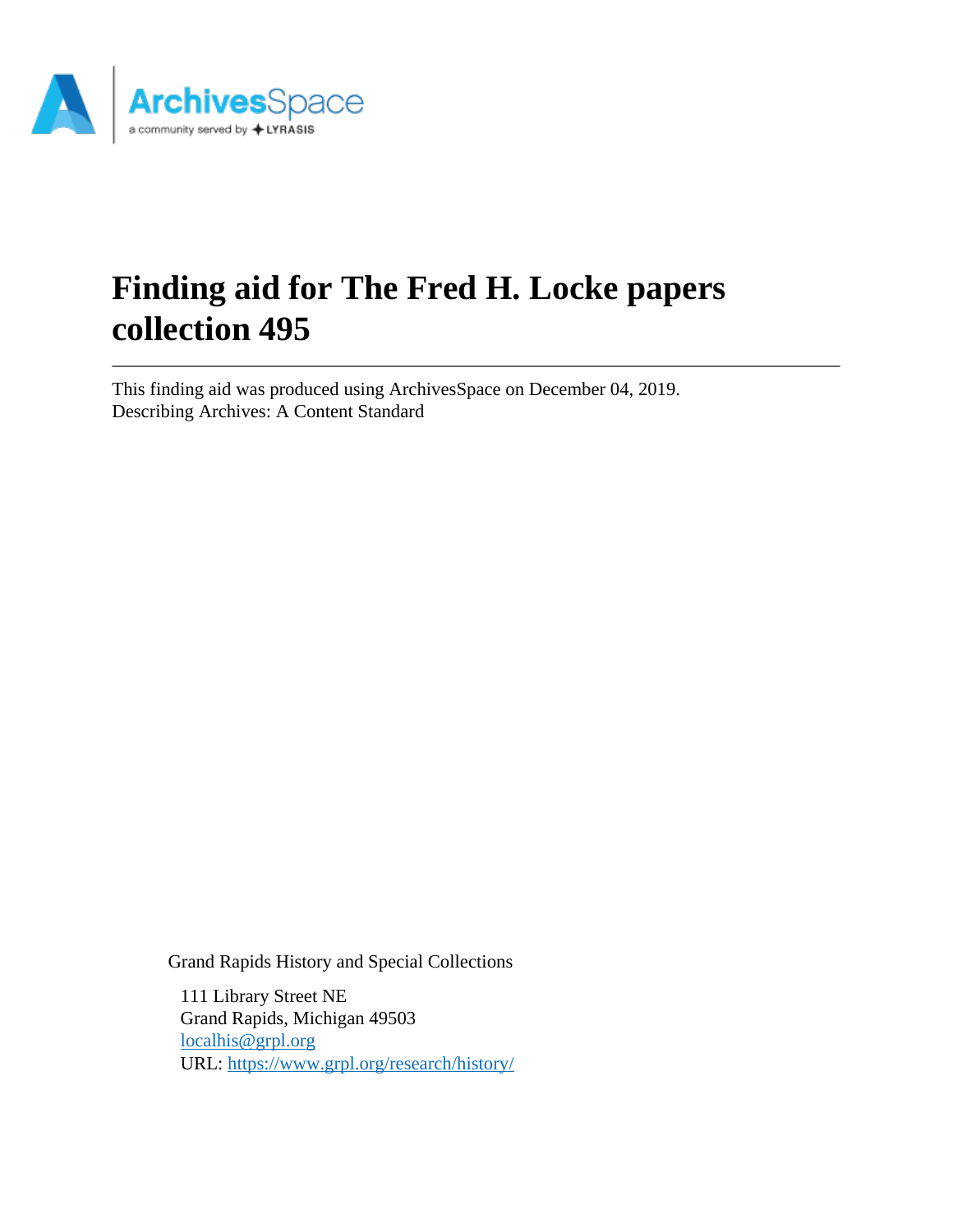# <span id="page-1-0"></span>**Table of Contents**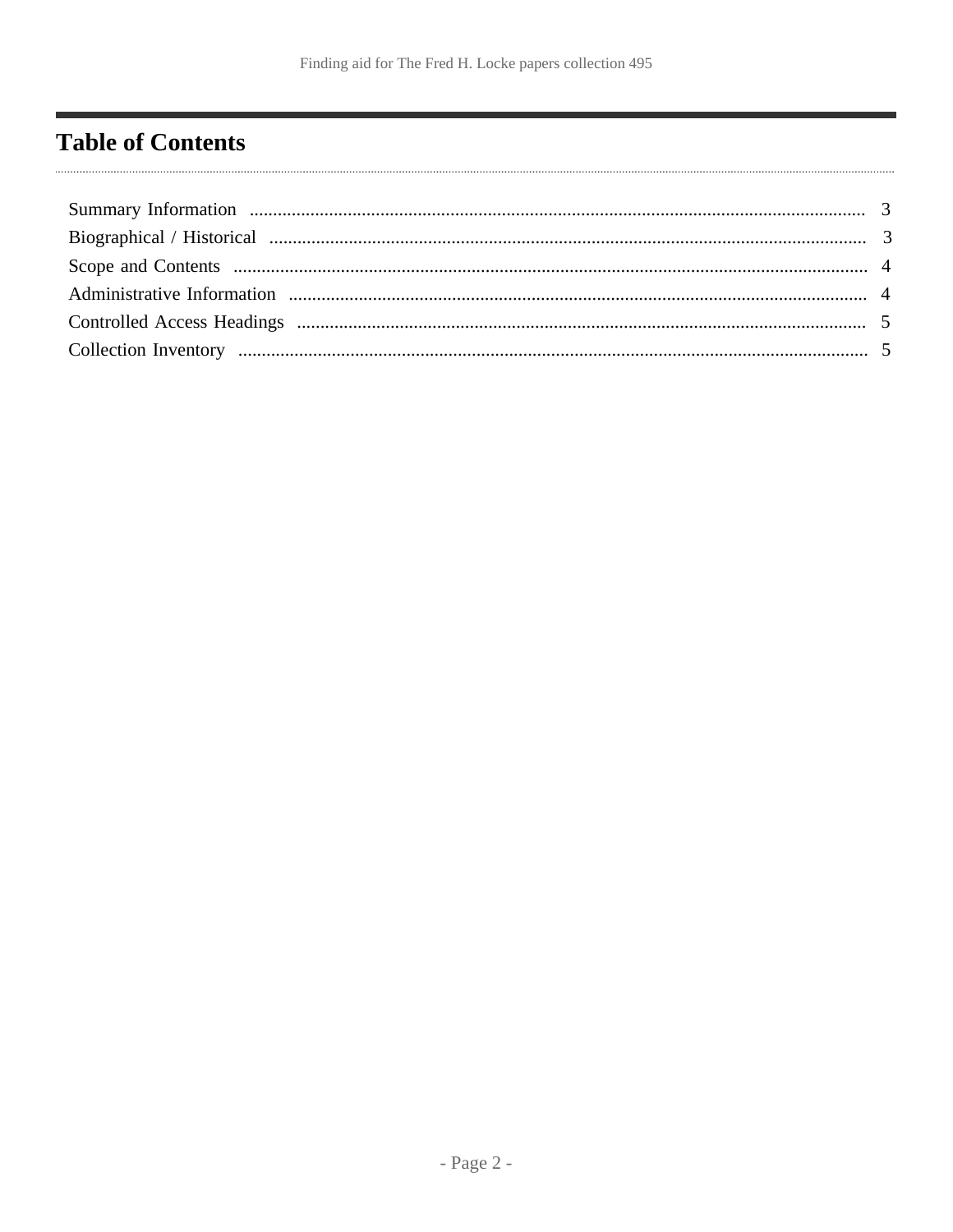### <span id="page-2-0"></span>**Summary Information**

| <b>Repository:</b>                                               | Grand Rapids History and Special Collections                                                                                                                                                                                                                                                                                                                                                                                                                                                                                                                                                                                                                                                                                                                                                                                                                       |  |  |
|------------------------------------------------------------------|--------------------------------------------------------------------------------------------------------------------------------------------------------------------------------------------------------------------------------------------------------------------------------------------------------------------------------------------------------------------------------------------------------------------------------------------------------------------------------------------------------------------------------------------------------------------------------------------------------------------------------------------------------------------------------------------------------------------------------------------------------------------------------------------------------------------------------------------------------------------|--|--|
| <b>Creator - dnr:</b>                                            | Marjorie Maxine Locke Osgood                                                                                                                                                                                                                                                                                                                                                                                                                                                                                                                                                                                                                                                                                                                                                                                                                                       |  |  |
| <b>Title:</b>                                                    | The Fred H. Locke papers                                                                                                                                                                                                                                                                                                                                                                                                                                                                                                                                                                                                                                                                                                                                                                                                                                           |  |  |
| ID:                                                              | 495                                                                                                                                                                                                                                                                                                                                                                                                                                                                                                                                                                                                                                                                                                                                                                                                                                                                |  |  |
| <b>ID</b> [Archivists<br><b>Toolkit</b><br>Database::ACCESSION]: | 448                                                                                                                                                                                                                                                                                                                                                                                                                                                                                                                                                                                                                                                                                                                                                                                                                                                                |  |  |
| Date [bulk]:                                                     | 1918-1929                                                                                                                                                                                                                                                                                                                                                                                                                                                                                                                                                                                                                                                                                                                                                                                                                                                          |  |  |
| <b>Physical Description:</b>                                     | .25 Cubic Feet                                                                                                                                                                                                                                                                                                                                                                                                                                                                                                                                                                                                                                                                                                                                                                                                                                                     |  |  |
| Language of the<br><b>Material:</b>                              | English                                                                                                                                                                                                                                                                                                                                                                                                                                                                                                                                                                                                                                                                                                                                                                                                                                                            |  |  |
| Abstract:                                                        | This collection contains material related to Fred H. Locke (1874-1945),<br>former city manager of Grand Rapids, Michigan (1918-1929). Included<br>in the collection are letters of appreciation from various Grand<br>Rapidians (e.g. other city departments) regarding his service and<br>accomplishments; a series of letters written by fellow Masons (Fred<br>H. Locke was a 33rd degree Mason); a book (ostensibly created at the<br>time of his retirement) with well-wishes and signatures; a handful of<br>black and white photographs of Locke with other city officials; and<br>several pages of photocopied biographical and family genealogical<br>information. A researcher wishing to better understand the life of Fred<br>H. Locke and/or Masonic life in Michigan could use this collection,<br>donated by his daughter Marjorie M. Locke Osgood. |  |  |

**^** [Return to Table of Contents](#page-1-0)

# <span id="page-2-1"></span>**Biographical / Historical**

Fred H. Locke was born on a farm in Plainfield township on September 11, 1874. He attended school in Grandville, Michigan, and later attended the Grand Rapids Business college. According to an obituary printed in the Grand Rapids Press (1/5/1945), Fred H. Locke passed away at age 70 after a long life of leadership and public life in and around the Grand Rapids, Michigan, area. He worked at the Alabastine Co. for eighteen years as a credit manager and as a sales manager. He was also a former president of the Tisch-Hone company.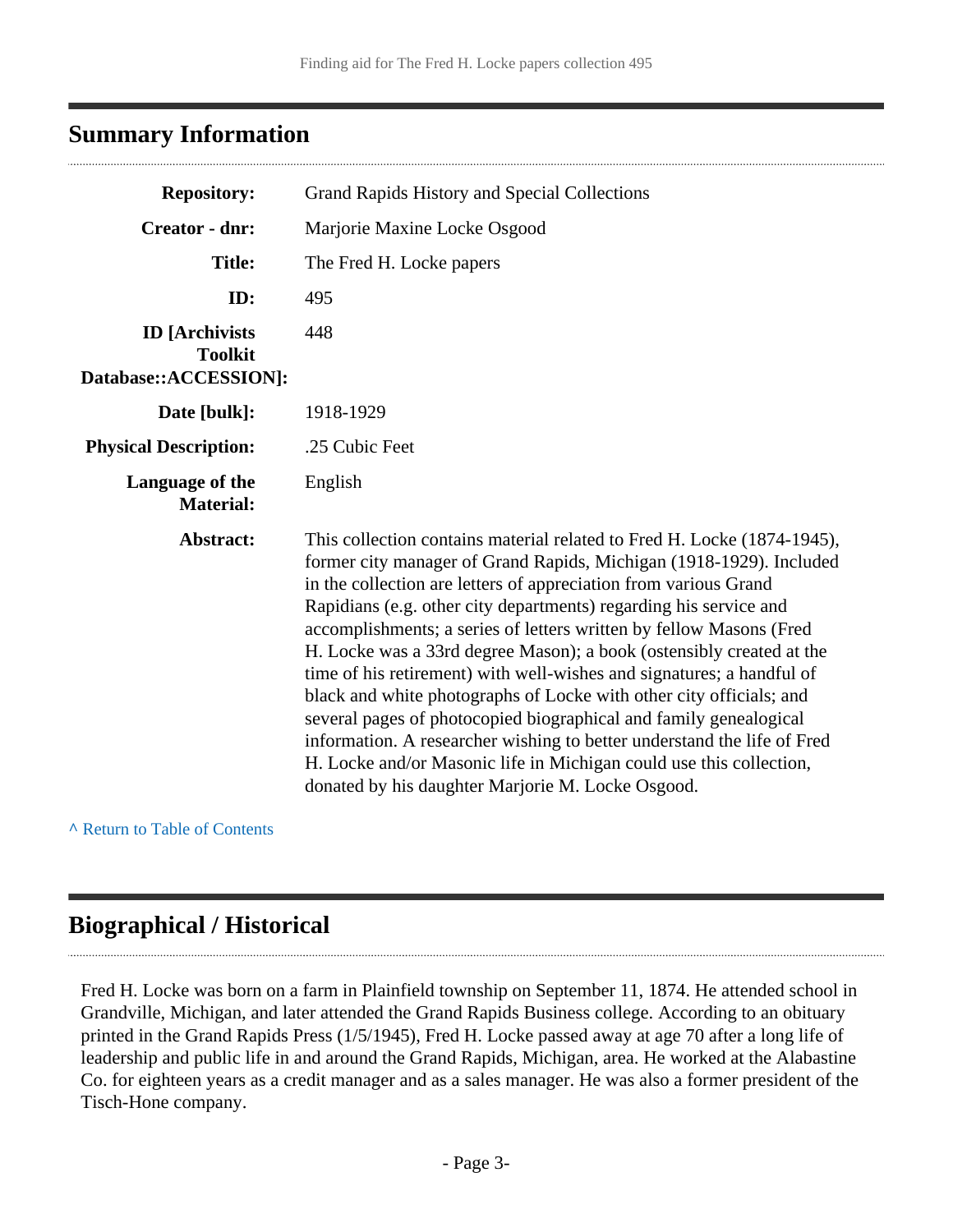Fred H. Locke entered public service first as a municipal welfare director and then became the city manager. Upon retirement from his eleven years as Grand Rapids City Manager, Fred H. Locke began an insurance agency; later, he also was a director of the Home State bank. He served as president of the Grand Rapids association of Credit Men and was the past president of the International City Managers' association.

Masonic Life was important to Fred H. Locke as well; he was involved with the Masonic Order and became a 33rd degree mason. He was a grand commander of the Grand Commandery, Knights Templar of Michigan. Fred H. Locke was affiliated with many other chapters and aspects of Masonry throughout his life.

In his personal life, he was married to Mrs. Nellie Clare Locke; they had two daughters as well as several grandchildren.

**^** [Return to Table of Contents](#page-1-0)

### <span id="page-3-0"></span>**Scope and Contents**

This collection is comprised of just five (5) slim folders of material, some photocopied, some originals. The material is in good condition. Of particular interest in the small book given to Fred H. Locke upon his retirement as city manager, as the book contains a number of handwritten notes and signatures.

**^** [Return to Table of Contents](#page-1-0)

## <span id="page-3-1"></span>**Administrative Information**

#### **Publication Statement**

Grand Rapids History and Special Collections

111 Library Street NE Grand Rapids, Michigan 49503 [localhis@grpl.org](mailto:localhis@grpl.org) URL:<https://www.grpl.org/research/history/>

#### **Immediate Source of Acquisition**

This collection was donated by Marjorie M. Locke Osgood.